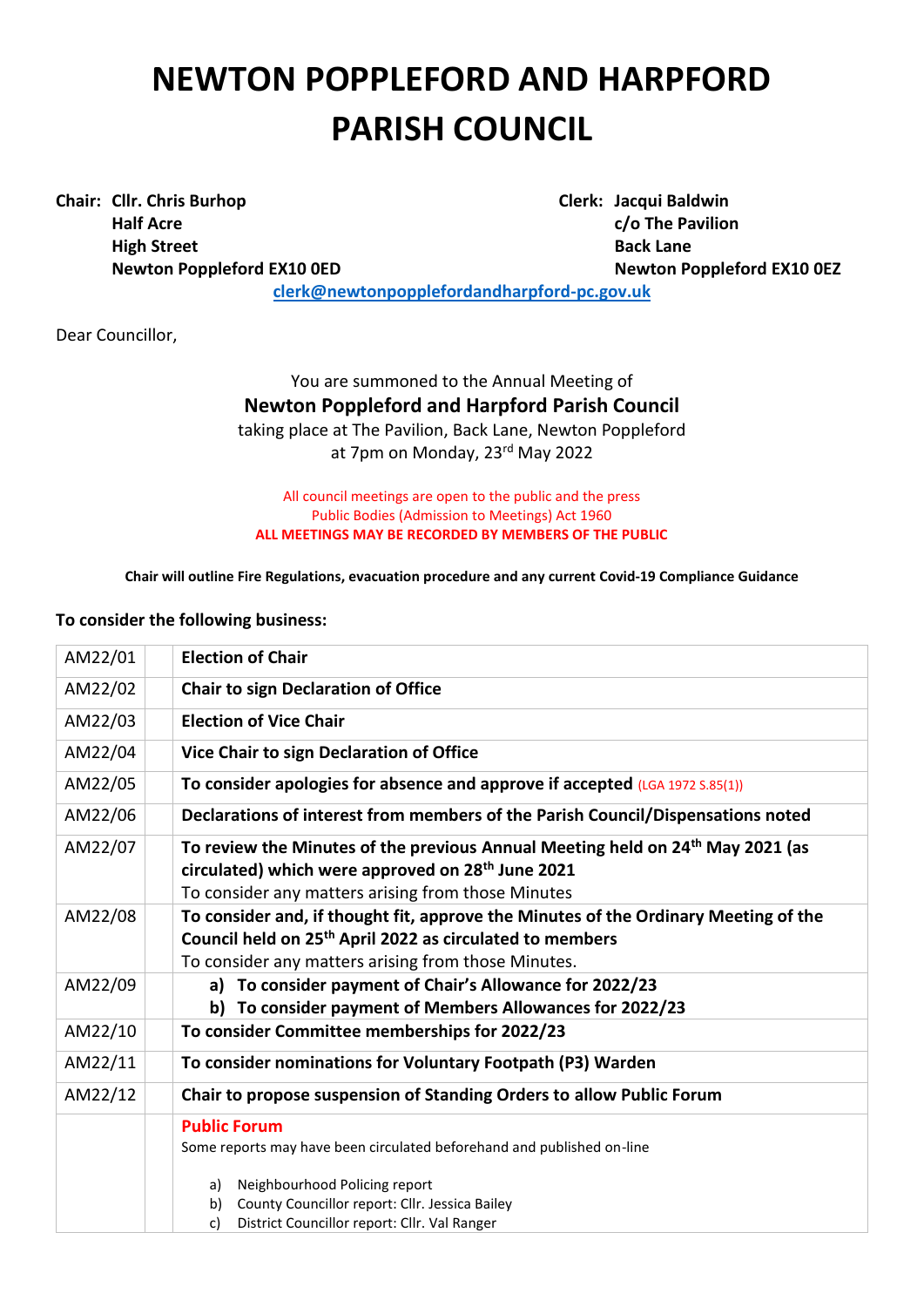|         | Report from Ted Swan, Parish Footpath Warden<br>d)                                                                                        |
|---------|-------------------------------------------------------------------------------------------------------------------------------------------|
|         | Allotment Managers report: Cllr. Tillotson<br>e)                                                                                          |
|         | Questions and representations from residents/parishioners<br>f)                                                                           |
| AM22/13 | Chair to propose resumption of standing orders to close Public Forum                                                                      |
| AM22/14 | a) To appoint the Responsible Financial Officer for 2022/23                                                                               |
|         | b) To confirm bank mandate signatories for 2022/23                                                                                        |
|         | To consider arrangements for the Parish Council insurance 2022/23<br>c)                                                                   |
| AM22/15 | Acceptance and Approval of Internal Auditors Report for End of Financial Year<br>a)                                                       |
|         | <b>Accounts 2021-22</b>                                                                                                                   |
|         | b) To consider the Annual Governance Statement and, if approved, to authorise<br>Chair to sign on behalf of Council                       |
|         | c) To consider Accounting Statements and ancillary financial records and, if                                                              |
|         | approved, to authorise Chair and RFO to sign on behalf of Council (AGAR3 pt2)                                                             |
|         | d) To confirm the dates for publication of the Notice Period for the Exercise of                                                          |
|         | <b>Public Rights</b>                                                                                                                      |
| AM22/16 | To review and, if thought fit, approve Council's Standing Orders                                                                          |
| AM22/17 | To review and, if thought fit, approve Council's Financial Regulations and Delegation<br>policy                                           |
| AM22/18 | To review and, if thought fit, approve Council's Code of Conduct policy and to note                                                       |
|         | requirement for Members to update the Register of Interests if appropriate                                                                |
| AM22/19 | To consider Council's membership of external bodies                                                                                       |
| AM22/20 | Chair's announcements/matters of urgency for report only                                                                                  |
| AM22/21 | <b>Financial Matters:</b>                                                                                                                 |
|         | a) To consider and review Financial Reports for May 2022 as per documents                                                                 |
|         | previously circulated to members and published on-line                                                                                    |
|         | b) To consider payments for approval for May as per documents circulated to<br>members and published on-line.                             |
|         | Questions to RFO from members of Council relating to the financial reports.<br>C)                                                         |
| AM22/22 | Correspondence received - not already circulated to members:                                                                              |
| AM22/23 | <b>Planning Matters:</b>                                                                                                                  |
|         |                                                                                                                                           |
|         | a) To consider planning applications received prior to publication:                                                                       |
|         | 21/3308/RES - Waterleat, Newton Poppleford (revised plans)<br>22/0919/LBC - Brook Hayes, Venn Ottery Road, NP - Re-render front, rear and |
|         | side elevation and replace fascia boards on side elevation                                                                                |
|         | To consider planning applications received after agenda publication (subject to<br>b)                                                     |
|         | circulation prior to the Ordinary meeting on separate agenda)                                                                             |
|         | <b>Tree matters (Planning)</b><br>c)                                                                                                      |
|         | Planning determinations/decisions advised<br>d)                                                                                           |
|         | <b>Appeals</b><br>e)                                                                                                                      |
|         | Planning correspondence received<br>f)                                                                                                    |
|         | To note and respond to planning consultations received<br>g)                                                                              |
|         | To consider Council's Neighbourhood Plan 'Monitoring Report'<br>h)                                                                        |
|         | Report update circulated to members of Council prior to the meeting                                                                       |
|         | To note applications which will be considered at a forthcoming meeting of the<br>i)                                                       |
|         | EDDC Planning Committee and to decide whether the Parish Council wishes to<br>make further representation.                                |
| AM22/24 | To consider matters pertaining to the annual Tree Survey                                                                                  |
|         |                                                                                                                                           |